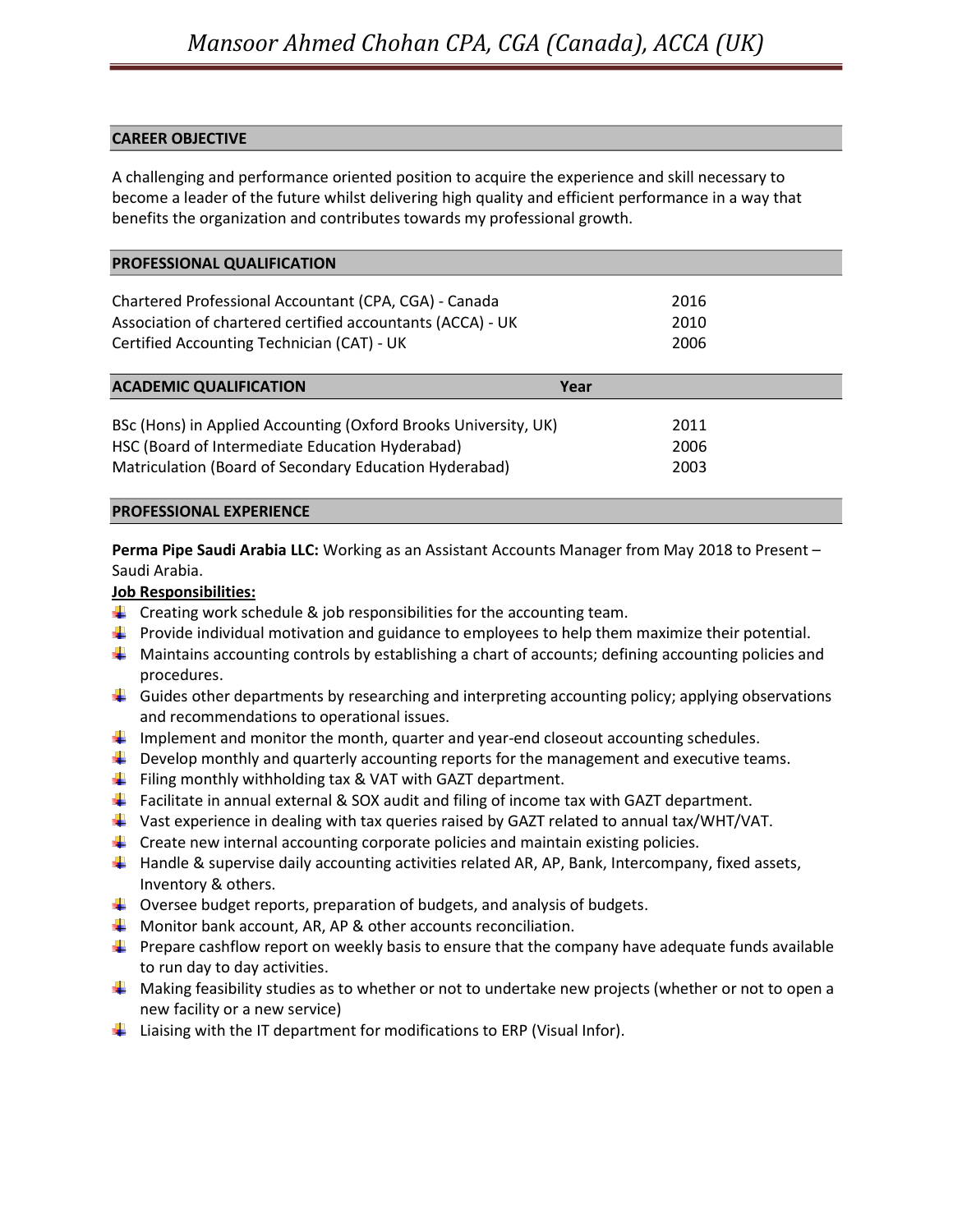Aujan Industrial Supplies: Worked as an Active Finance Manager from July 2016 to May 2018-Saud Arabia

### Job Responsibilities:

- Working as an Active Finance Manager to manage the accounts team and reports directly to CFO  $\&$ MD.
- **Responsible for monthly/Annually closing of books and to prepare Financials including P/L, Balance** Sheet, Cash flow statement (Direct & Indirect method), Budget variance & forecast.
- $\Box$  Present financial reports to board members, stakeholders, executives, and clients in formal meetings.
- $\Box$  Monitor the day-to-day financial operations within the company, such as payroll, invoicing, reporting, expenses and other transactions.
- $\Box$  Oversee financial department employees, including financial assistants and accountants.
- $\Box$  Meet with corporate team and explain any queries raised by them and to discuss future business planes with management.
- $\Box$  Contract outside services for tax preparation, auditing, banking, investments, and other financial needs as necessary.
- $\Box$  Co-ordinate with IT department to make necessary changes in ERP system to improve internal controls.
- $\blacksquare$  Establish and maintain financial policies and procedures for the company.
- **E** Ensuring that cash flows are adequate to allow business units to operate effectively.
- Working with executives and business heads to prepare budgets and track profit / loss performance by business unit and on consolidated basis.
- Conduct Internal audit for the branches  $\&$  share audit report to the management.
- $\blacksquare$  Facilitate external audit.
- **F** Review & approve monthly WHT & VAT filling with GAZT.

# Perma Pipe Saudi Arabia LLC: Currently working as an Accountant since May 2012 - Saudi Arabia Job Responsibilities:

- **Prepares asset, liability, and capital account entries by compiling and analyzing account information.**
- $\Box$  Prepares payments by verifying documentation, and requesting disbursements.
- $\Box$  Maintains financial security by following internal controls.
- $\downarrow$  Secures financial information by completing data base backups.
- **Reconciles financial discrepancies by collecting and analyzing account information.**
- $\Box$  Prepare monthly and annually accounts reconciliations.
- **L** Communicate with customer on daily basis for collection through email and telephone calls and also arrange meetings to resolve any dispute.
- $\blacktriangle$  Post customer payments by recording cash, cheques and payment received through LCs.
- Summarizes receivables by maintaining invoice accounts; coordinating monthly transfer to accounts receivable account; verifying totals; preparing report
- **Resolves collections by examining customer payment plans, payment history, credit line;** coordinating contact with collections department.
- **Participate in annual Budgeting process and prepare budgeting variance on monthly basis and** evaluate the reasons for variances.
- $\Box$  Maintain Fixed Assets Register on monthly basis.
- $\blacktriangle$  Record depreciation on monthly Basis. Also record Fixed Assets disposal entries.
- **Responsible for banking related work such as opening LC, bank guarantees, account opening etc.**
- $\blacktriangle$  Record intercompany transactions and prepare monthly and annually reconciliation.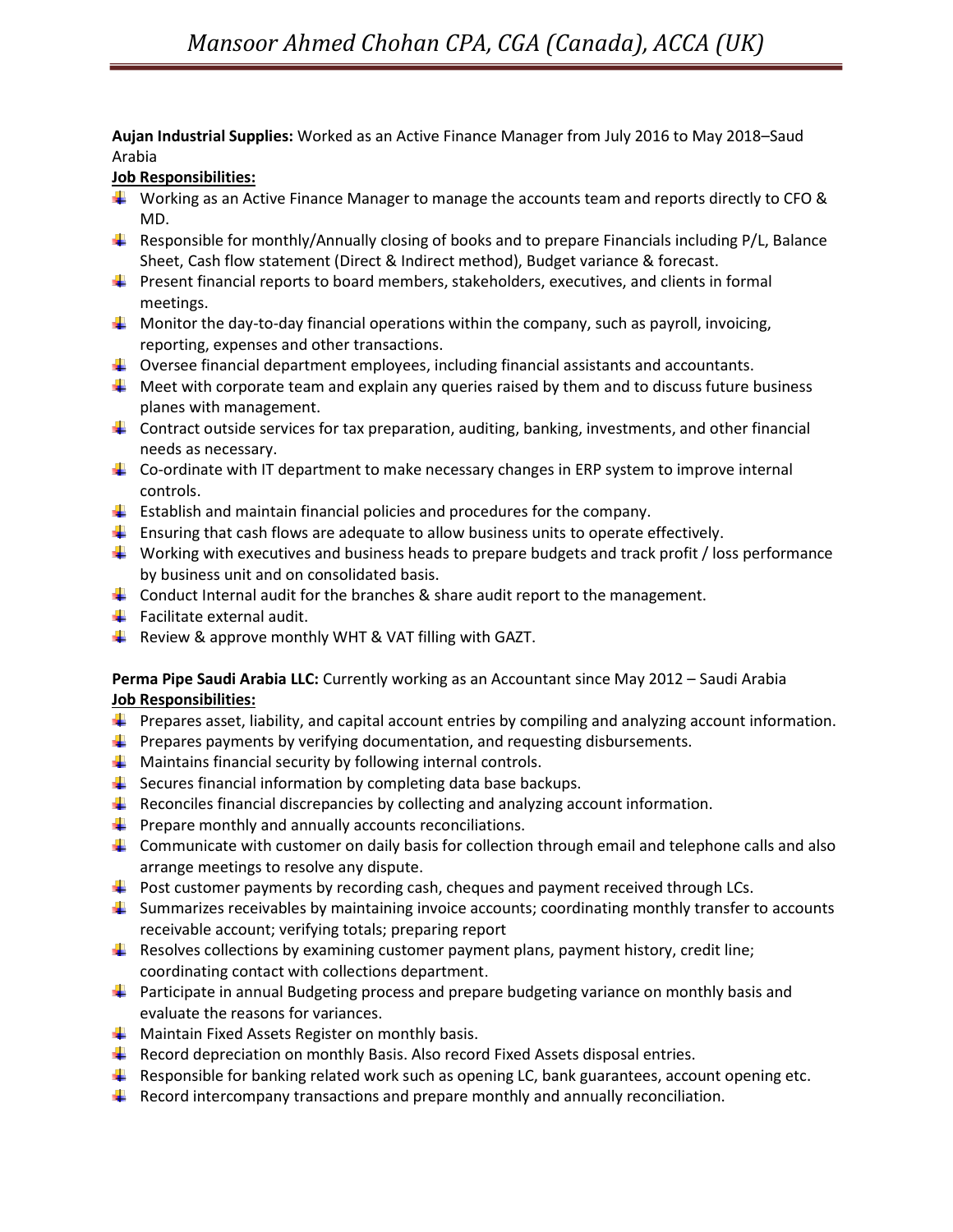- **Record all inventory transaction and prepare monthly reconciliation and communicate any** discrepancy.
- $\blacksquare$  Handling/Filling monthly WHT and annual tax declaration with DZIT.

### Sindh Agricultural and Forestry Workers Coordination Organization (SAFWCO): Worked as Assistant Project Officer till April 2012 - Pakistan

Job Responsibilities:

- **Participate in the preparation of project Budget with International Donors**
- $\downarrow$  Design Internal controls as per Donor requirements.
- $\Box$  Prepare monthly financial reports for Donors review.
- $\Box$  Prepare monthly budget variance and provide explanation for any variance.
- $\Box$  Handling annual external audit and audit done by Donors.
- $\downarrow$  Prepare monthly, quarterly and annually account reconciliation.
- **L** Supervise monthly closing of accounts and prepare financials for monthly meetings with Donors.

#### PROFESSIONAL COMPETENCIES

| <b>Standards</b>                                | International Financial Reporting Profound understanding of IFRS and have conducted multiple training<br>sessions on different IFRS |
|-------------------------------------------------|-------------------------------------------------------------------------------------------------------------------------------------|
| Leadership and Project                          | Leading the Finance department for two brands                                                                                       |
| Management                                      | Handling accounting team from last three years, effectively and<br>efficiently                                                      |
| <b>Internal Control</b>                         | Capable of reviewing internal control system, identifying weakness and<br>proposing improvements therein.                           |
| <b>Communication &amp; People</b><br>Management | Can communicate effectively within or outside the group and<br>maintain and develop a strong interpersonal relation with entities.  |

### ACHIEVEMENTS & AWARDS

### **Achievement**

- $\blacksquare$  Prepared business models for budgets
- **Prepared feasibility studies to decide for new projects, in particular opening of a new facility**
- Implemented internal controls for various processes in Perma Pipe Saudi Arabia LLC

### Awards

- $\Box$  Got sixth position in intermediate exam in College
- $\downarrow$  Win Bronze medal in international painting competition held in China

### WORKING EXPERIENCE IN INFORMATION TECHNOLOGY ENVIRONMENTS

- Well versed in Microsoft Office Suite (MS Excel, MS Word, MS Powerpoint,)
- $\frac{1}{2}$  Familiar with Microsoft Windows environments
- $\Box$  Conversant with operating e-mail and Internet facilities
- **Completed 1 months in house training on Blackline software for account reconciliation.**
- Attended one-week training on advance use of Microsoft Excel
- $\Box$  Attended 3 Days training on Hyperion software for planning and budgeting.